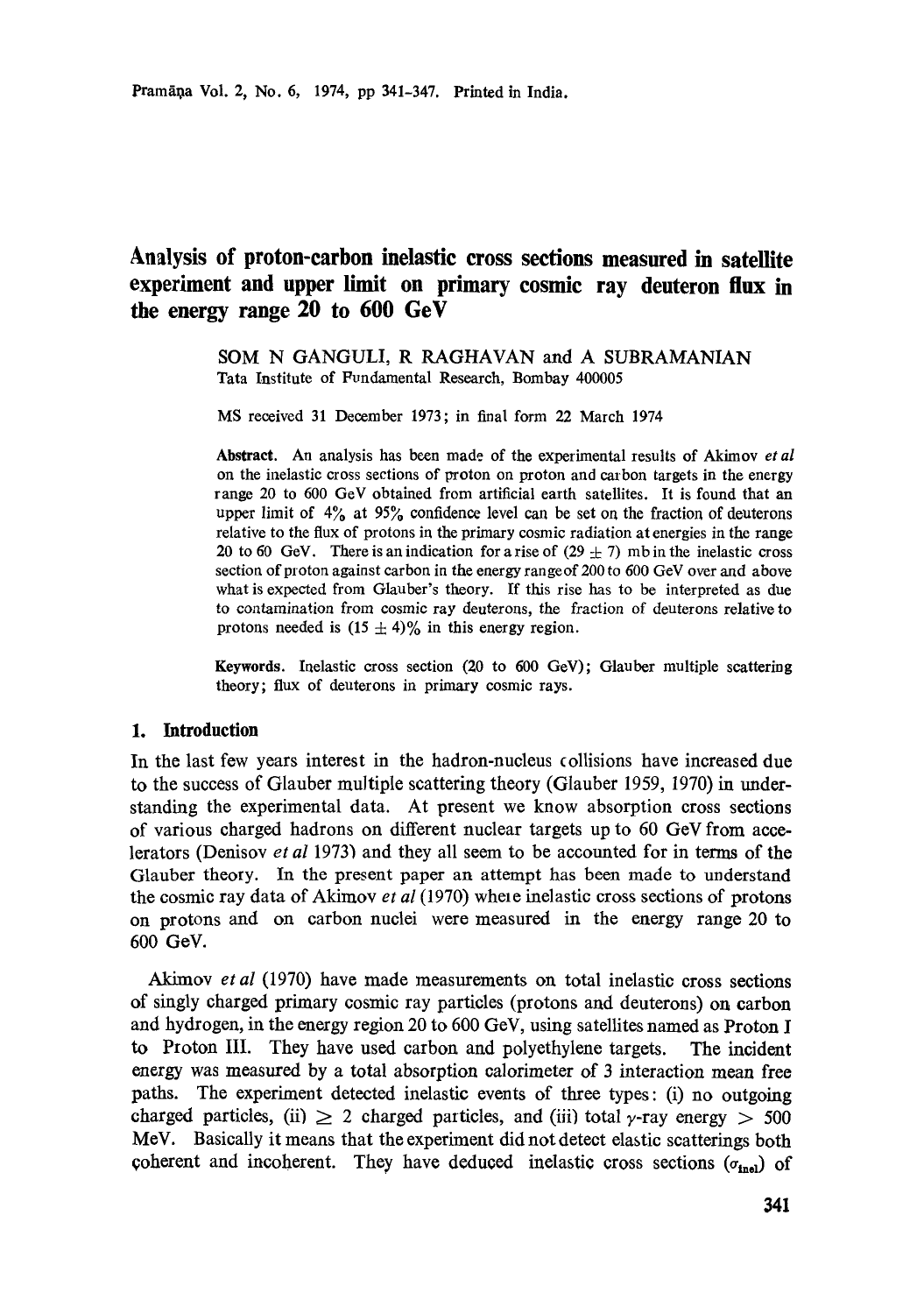proton-proton and proton-carbon in the energy range 20 to 600 GeV. Since deuterons cannot be discriminated from protons in the experiment of Akimov *et al*  we shall first estimate in section 2 the deuteron flux by comparing their p-p data with the precision data on  $\sigma_{\text{inel}}$  known up to about 2000 GeV from accelerators. A better estimate of deuteron flux in the energy region 20 to 60 GeV will be made in section 3.1. In section 3 we shall discuss in detail the proton-carbon data in terms of the Glauber scattering theory.

## **2. Estimation of deuteron flux**

In figure 1 a is shown the inelastic p-p  $(\sigma_{\text{inel}}^s)$  data of Akimov *et al.* The solid curve in figure 1  $a$  in the energy region 20 to 60 GeV, is a line drawn through the precision accelerator data,  $\sigma_{\text{inel}}^{\text{aod}}$ . The  $\sigma_{\text{inel}}^{\text{aod}}$  in the energy region 20 to 60 GeV has been obtained as follows:

$$
\sigma_{\text{inel}}^{\text{aocl}} = \sigma_{\text{tot}} \left( \text{pp} \right) - \left[ \left( 1 + a^2 \right) \sigma_{\text{tot}}^2 \right] / \left( 16 \pi B \right) \tag{1}
$$

where  $\sigma_{\text{tot}}$  is the total p-p cross section, a is the ratio of the real to the imaginary part of the forward scattering amplitude and  $B$  is the slope of the p-p scattering (Denisov *et al* 1971, Beznogikh *et al* 1973). Error on the points in this energy range is  $0.1$  mb. For energies more than 100 GeV we have used  $\sigma_{\text{inel}}^{\text{accl}}$  as obtained at NAL (Chapman *et a!* and Charlton *et aI* 1972) and at ISR (Amaldi *et al* 1973). The solid curve beyond 60 GeV is a guide-line through these data points.



Figure 1. (a) Inelastic cross section of proton-proton is plotted *vs* energy of the incident protons. The four points of Akimov *et al are shown as*  $\bullet$ . The accelerator points are: NAL data as  $\times$ , ISR data as  $\blacktriangledown$ . The solid line is drawn through accelerator points. (b) Inelastic cross section of proton-carbon is plotted *vs* energy of the incident protons. The four points of Akimov *et al* are shown as  $\bullet$ . The calculated points or the basis of Glauber theory are shown as  $\times$ . The solid line through the calculated points is drawn for guidance,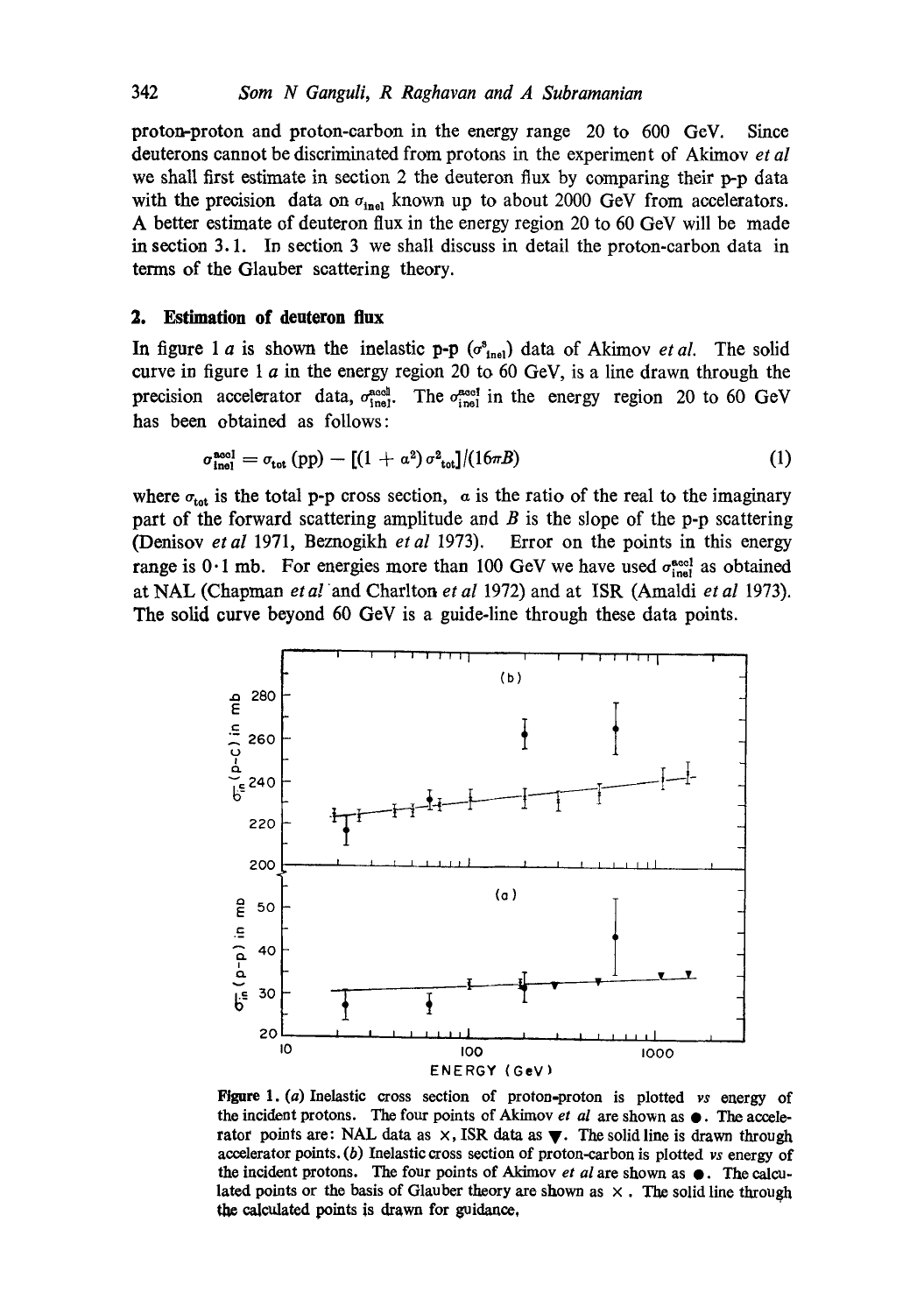| Incident<br>energy<br>(GeV) | $\sigma_{\text{inel}}$ (pp)<br>Akimov et al<br>(m <sub>b</sub> ) | $\sigma_{\text{inel}}$ (pp)<br>Accelerator<br>(m <sub>b</sub> ) | <b>Fraction of</b><br>deuterons |
|-----------------------------|------------------------------------------------------------------|-----------------------------------------------------------------|---------------------------------|
| 22                          | $27.7 + 3.6$                                                     | $30.8 \pm 0.1$                                                  | $-0.11 + 0.12$                  |
| 62                          | $28 \cdot 2 + 2 \cdot 3$                                         | $31.8 + 0.1$                                                    | $-0.12 \pm 0.08$                |
| 200                         | $32 \cdot 1 + 3 \cdot 8$                                         | $32 \cdot 7 + 1 \cdot 2$                                        | $-0.02 + 0.12$                  |
| 610                         | $44.3 + 9.3$                                                     | $33.5 + 0.4$                                                    | $+0.35 + 0.30$                  |
|                             |                                                                  |                                                                 |                                 |

**Table 1.** Details of  $\sigma_{\text{inel}}$  (pp) and estimation of fraction of deuterons

Let us now assume that the singly charged particles of primary cosmic rays are composed of a fraction  $\epsilon$  of deuterons and  $(1 - \epsilon)$  protons at a given primary energy. The fraction  $\epsilon$  can be obtained from the following relation:

$$
\epsilon = [\sigma_{\text{inel}}^{\text{S}} / \sigma_{\text{inel}}^{\text{accl}} - 1]/(K - 1) \tag{2}
$$

where  $K = \lambda_{p}/\lambda_{d}$ , *i.e.*, the ratio of the interaction mean free paths of protons and deuterons in hydrogen. The value of K is 1.91 (Demsov *et al* 1971). In this way we have estimated the fraction of deuterons among the singly charged particles. The result is summarised in table 1.

We see from table 1 that the fraction of deuterons among singly charged particles is consistent with zero at all the four energy regions. Assuming that there is no energy dependence of deuterons with respect tc protons, the best value of  $\epsilon$ will be given by the weighted mean of the four points and its value is:

$$
\langle \epsilon \rangle = (-0.1 \pm 0.06)
$$

From this we estimate the upper limit on the fraction of deuterons among the singly charged particles as  $0.12$  with  $95\%$  confidence (two standard oeviation value). This upper limit corresponds to  $3.7\%$  for the same energy/nucleon of deuterons as that of protons. A better estimate on the upper limit of deuterons **is** made in section 3.1.

### **3. Proton-carbon inelastic cross section**

In figure 1  $b$  we have shown the inelastic cross section of proton-carbon as obtained by Akimov *et al.* (1970). We have calculated the expected inelastic cross section of p-carbon using the Glauber theory in the following way:

(i) Density distribution of nucleons is assumed to be of harmonic oscillator type:

$$
\rho(r) = C \left[ 1 + \delta r^2 / a_0^2 \right] \exp \left[ - r^2 / a_0^2 \right] \tag{3}
$$

where

$$
C = 4/[(\sqrt{\pi a_0})^3 \cdot A], \quad \delta = (A - 4)/6 \quad \text{and} \quad A = 12.
$$

The rms radius is given by

$$
\langle r^2 \rangle^{\frac{1}{2}} = a_0 \left( \frac{5}{2} - \frac{4}{A} \right)^{\frac{1}{2}}.
$$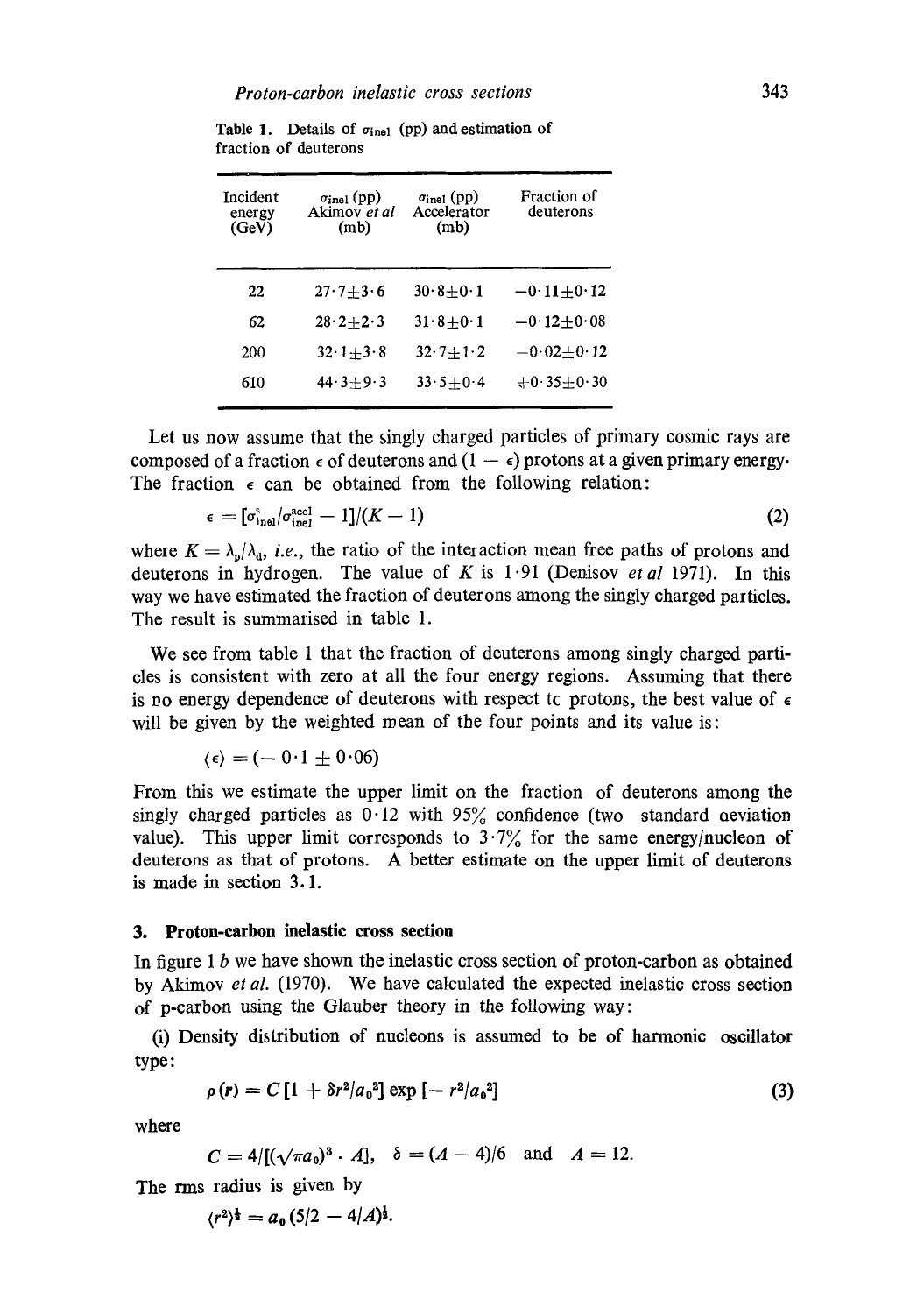The choice of the harmonic oscillator type of function for dersity of nucleons in carbon follows from its earlier use in fitting electron scattering data (Hofstadter 1957) and hadron scattering data up to 60 GeV/c by Denisov *et al* (1973).

(ii) The value of  $(r^2)^{\frac{1}{2}}$  is taken as 2.30 fermi as obtained by Denisov *et al* (1973) by fitting their absorption cross sections of p-carbon in the energy range 20 to 60 GeV.

(iii) The nucleon-nucleon scattering amplitude is taken to be:

$$
f(q) = [k\sigma_{\text{tot}}(pp)/4\pi] (i+a) \exp[-Bq^2/2]
$$
 (4)

(iv) The nuclear profile function with the density distribution as in (i) is calculated to be:

$$
\Gamma(b) = 1 - \left\{ 1 - (T/A) \exp(-b^2/R^2) \left[ A - \frac{4a_0^2 \delta}{R^2} (1 - b^2/R^2) \right] \right\}^A \quad (5)
$$

where

$$
T = [(1 - i\alpha) \sigma_{\text{tot}} (pp)/2\pi R^2], \qquad R^2 = a_0^2 + 2B,
$$

and **b** is the impact parameter vector.

(v) The absorption cross section is calculated by:

$$
\sigma_{\text{abs}} = \int \{1 - |1 - \Gamma(b)|^2\} d^2 b \tag{6}
$$

This leads to a value of  $\sigma_{\text{abs}}$  as (251  $\pm$  3) mb in the energy range 20–60 GeV which is in good agreement with the experimental value of Denisov *et al* which is (248  $\pm$  2) mb in the same energy range.

(vi) It has already been mentioned in the introduction that the apparatus of Akimov *et al.* did not detect quasi-elastic scattering; therefore the inelastic cross section thus detected by them is given by:

$$
\sigma_{\text{inel}} = \sigma_{\text{abs}} - \sigma_{\text{quasi-el}}
$$
\n(vii) The expression for  $\sigma_{\text{quasi-el}}$  is given by:

 $\sigma_{\text{quasi-el}} = N_{\text{eff}} \sigma_{\text{el}}^{\text{pp}}$ 

where  $N_{\text{eff}}$  is the effective number of nucleons of the target taking part in the scattering and  $\sigma_{el}^{op}$  is the elementary p-p elastic cross section. The value of  $N_{\text{eff}}$  is taken to be  $3.4$  as obtained by Belletini *et al* (1966) for collisions of  $21.5$  GeV protons with carbon nuclei.

The inelastic cross section of p-carbon, thus obtained, is shown in figure  $1 b$ and the solid curve is the guide-line through the calculated points. The errors on the calculated points are due to uncertainties in the slope parameter, the real to imaginary part of the forward scattering amplitude, the value of  $N_{\text{eff}}$  and the  $\sigma_{el}^{op}$ . The magnitude of these uncertainties amount to (i) 3 mb in the energy region 20 to 60 GeV and (ii) 5 mb for energies  $> 60$  GeV. We have listed in table 2 the values of cross sections as obtained by Akimov *et al* and our calculated values from Glauber theory.

From figure 1 b and table 2 we see that the points of Akimov *et al* at 22 GeV and 62 GeV are in good agreement with the calculated ones, whereas the points at 200 GeV and 610 GeV are larger than the calculated ones by  $(30.0 \pm 8.6)$  mb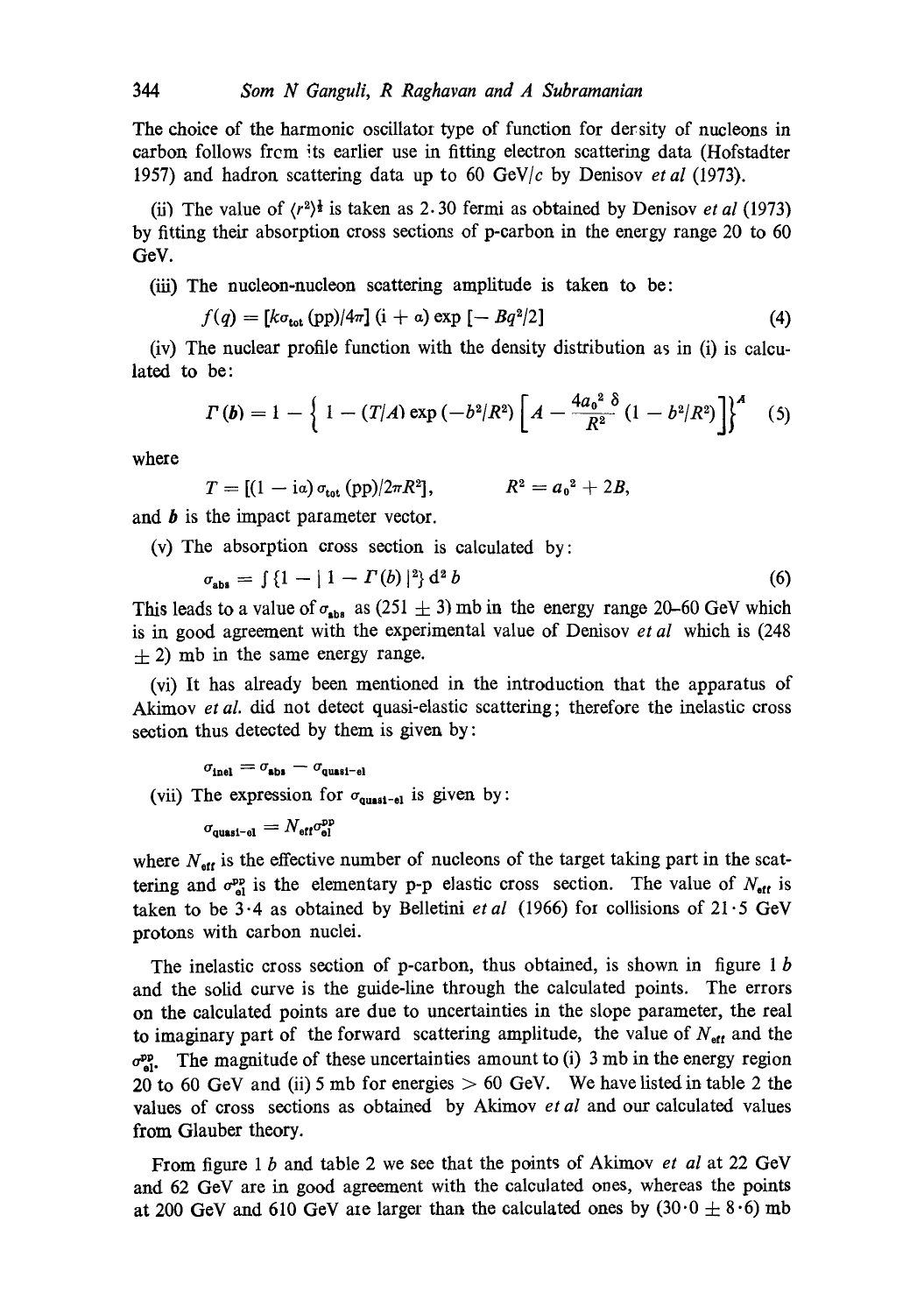| Inci-<br>dent<br>energy<br>(GeV) | $\sigma_{\text{inel}}$ (p-C)<br>Akimov et al<br>(m <sub>b</sub> ) | $\sigma_{\text{inel}}$ (p-C)<br>calculated from<br>Glauber theory<br>(m <sub>b</sub> ) |  |
|----------------------------------|-------------------------------------------------------------------|----------------------------------------------------------------------------------------|--|
| 22                               | $217 + 7$                                                         | $224 + 3$                                                                              |  |
| 62                               | $232 + 5$                                                         | $229 + 3$                                                                              |  |
| 200                              | $263 + 7$                                                         | $233 + 5$                                                                              |  |
| 610                              | $266 + 12$                                                        | $239 + 5$                                                                              |  |
|                                  |                                                                   |                                                                                        |  |

|  |  | Table 2. Details of $\sigma_{\text{incl}}$ (p-C) |  |  |  |
|--|--|--------------------------------------------------|--|--|--|
|--|--|--------------------------------------------------|--|--|--|

and (27  $\pm$  13) mb respectively. It is to be noted that the rise of the cross section  $\sigma_{\text{inel}}$  (p-carbon) is unlikely to be due to any systematic error since (a)  $\sigma_{\text{inel}}$  (pp) agrees well with the accelerator measurements in the range  $20-600$  GeV and  $(b)$  $\sigma_{\text{inel}}$  (p-carbon) agrees with accelerator measurements at 20 and 60 GeV. Now the question arises whether this latter discrepancy can be accommodated by an admixture of deuterons among the incident protons. This is discussed below.

# 3.1. *Is the rise in*  $\sigma_{\text{inel}}$  (p-C) *due to contamination of deuterons* ?

We noted above that there is a discrepancy in the measured  $\sigma_{\text{inel}}$  (p-C) with respect to Glauber calculation in the energy range 200 to 600 GeV. It is better, therefore, to estimate first the fraction of deuterons among the singly charged cosmic ray particles in the energy region 20 to 60 GeV-as there are accelerator data in  $\sigma_{\text{inel}}$ (p-p) as well as in  $\sigma_{\text{inel}}$  (p-C) in this energy range--and then extrapolate this to higher energy range. For this we estimate  $\epsilon$  from  $\sigma_{\text{inel}}$  (p-C) at 20 and 60 GeV in the way described by eq. (2) of section 2. We have used  $K = \lambda_{p-c}/\lambda_{q-c}$ to be 1.9 in agreement with the experimental observation of Binon *et al* (1970) on the absorption of antideuterons in carbon. The values of  $\epsilon$  thus obtained are  $(-0.03 \pm 0.04)$  and  $(+0.01 \pm 0.03)$  at 22 and 62 GeV respectively. Taking a weighted mean of these two values of  $\epsilon$  and the two values listed in table 1 from  $\sigma_{\text{inel}}$  (p-p) at 22 and 62 GeV, we obtain:

$$
\langle \epsilon \rangle = (-0.02 \pm 0.02)
$$

From this we estimate an upper-limit on the fraction of deuterons among the singly charged particles in the energy range 20 to 60 GeV, as  $0.04$  with 95% confidence level. This upper limit corresponds to  $1\%$  for the same energy/nucleon of deuterons as that of protons. This estimate is better than the estimates made by Ganguli *et al* (1967) and Apparao (1973).

Now, let us see whether we can explain the rise of  $\sigma_{\text{inel}}$  (p-C) in the energy region 200 to 600 GeV with the assumption of  $4\%$  as deuterons, an upper limit estimated above, among the singly charged particles. This would give rise to an increase of  $0.04$  (K-1), *i.e.*,  $3.6\%$ , which corresponds to a rise of only  $8.6$  mb. But the experimental rise to be accounted for are *(see table 2)*:  $(30.0 \pm 8.6)$  and  $(27 \pm 13)$  mb at 200 and 610 GeV respectively. In order to account for this rise the fractions of deuterons that are needed are:  $(14 \pm 4)\%$  at 200 GeV and (12  $\pm$ 6)% at 610 GeV—the weighted mean of these two values is  $(13.4 \pm 3.3)$ %. The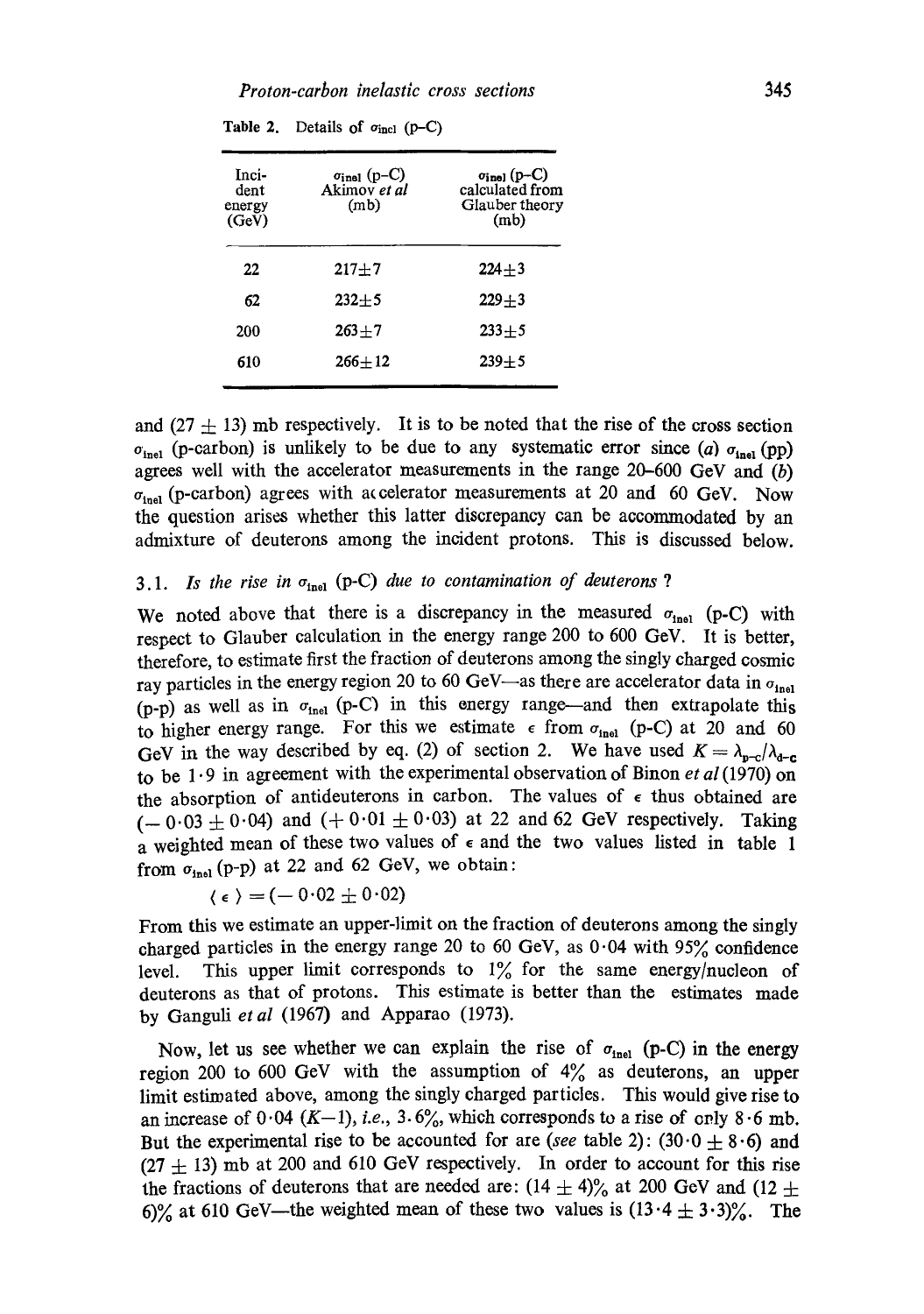latter value corresponds to  $(15 \pm 4)\%$  of deuterons with respect to primary protons. Thus we see that we need a larger fraction of deuterons in the energy range 200 to 600 GeV if we have to explain the observed rise in  $\sigma_{\text{inel}}$  (p-C). Below we examine other theoretical considerations to see whether they can naturally accommodate the rising  $\sigma_{\text{inel}}$  (p-C) *i.e.*, without the hypothesis of deuteron contamination.

## 3.2. *Other theoretical considerations*

Recently Maor and Nussinov (I973) using two components for the nucleon-nucleon amplitude in the Glauber formalism have predicted a faster rise for nucleon-nucleus cross section than expected from the normal single exponential representation of the amplitude as in eq. (4). But their predicted rise is effective for energies > 1000 GeV and hence cannot explain the experimental rise discussed above. We would also like to mention that some theoretical calculations (Trefil 1971) predicted a decrease of  $\sigma_{inel}$  (p-C) at energies > 100 GeV due to multistep regeneration through inelastic intermediate steps; such a decrease is definitely ruled out from our analysis.

One might wonder whether the observed increase in the cross sections at energies above 60 GeV could have something to do with our neglect of dynamical position correlations of nucleons inside the target nuclei of carbon. It looks to us that the effects of these correlations would not produce an energy dependent rise at such high energies. At kinetic energies of a few GeV already the incident nucleons move with velocities close to the speed of light  $(\beta = 1)$  and the motion of nucleons in the nuclus ( $\beta \leq 0.2$ ) appear ' frozen' to the incident nucleon. Position correlation should then have just the effect of normalising the free parameter  $a_0$  in eq. (3). A discussion of this problem by Yennie (1971) reveals that the effect of these correlations is more important for quasi-elastic (incoherent) scattering than for total cross sections. The analysis of Glauber and Matthiae (1970) of protonnucleus qua, i-elastic scattering at 19 GeV/ $c$  does not show that correlation effects are significant. Thus we can exclude the possibility of a remote connection between the observed rise in the carbon cross section and the effects of position correlation between nucleons in the target nucleus.

## **4. Summary**

We made a detailed analysis of the experimental data of Akimov *et al.* for inelastic cross sections of proton-carbon and proton-proton collisions in the energy range 20 to 600 GeV. Our present analysis has been made by using Glauber's theory and the information from accelerator energies regarding  $\sigma_{\text{inel}}$  (p-p) in the energy range 20 to 1500 GeV and  $\sigma_{\text{inel}}$  (p-C) in the energy range 20 to 60 GeV. We draw the following conclusions:

(i) The deuteron flux in the primary cosmic rays is consistent with zero in the energy range 20 to 60 GeV. A good upper-limit with  $95\%$  confidence level on the fraction of deuterons with respect to primary protons in the energy range 20 to 60 GeV is  $4\%$ . For the same energy per nucleon, the above upper limit is  $1\%$ .

(ii) There is an indication for a rise of (29  $\pm$  7) mb in the inelasic cross sections of proton-carbon collisions in the energy range 200 to 600 GeV over and above